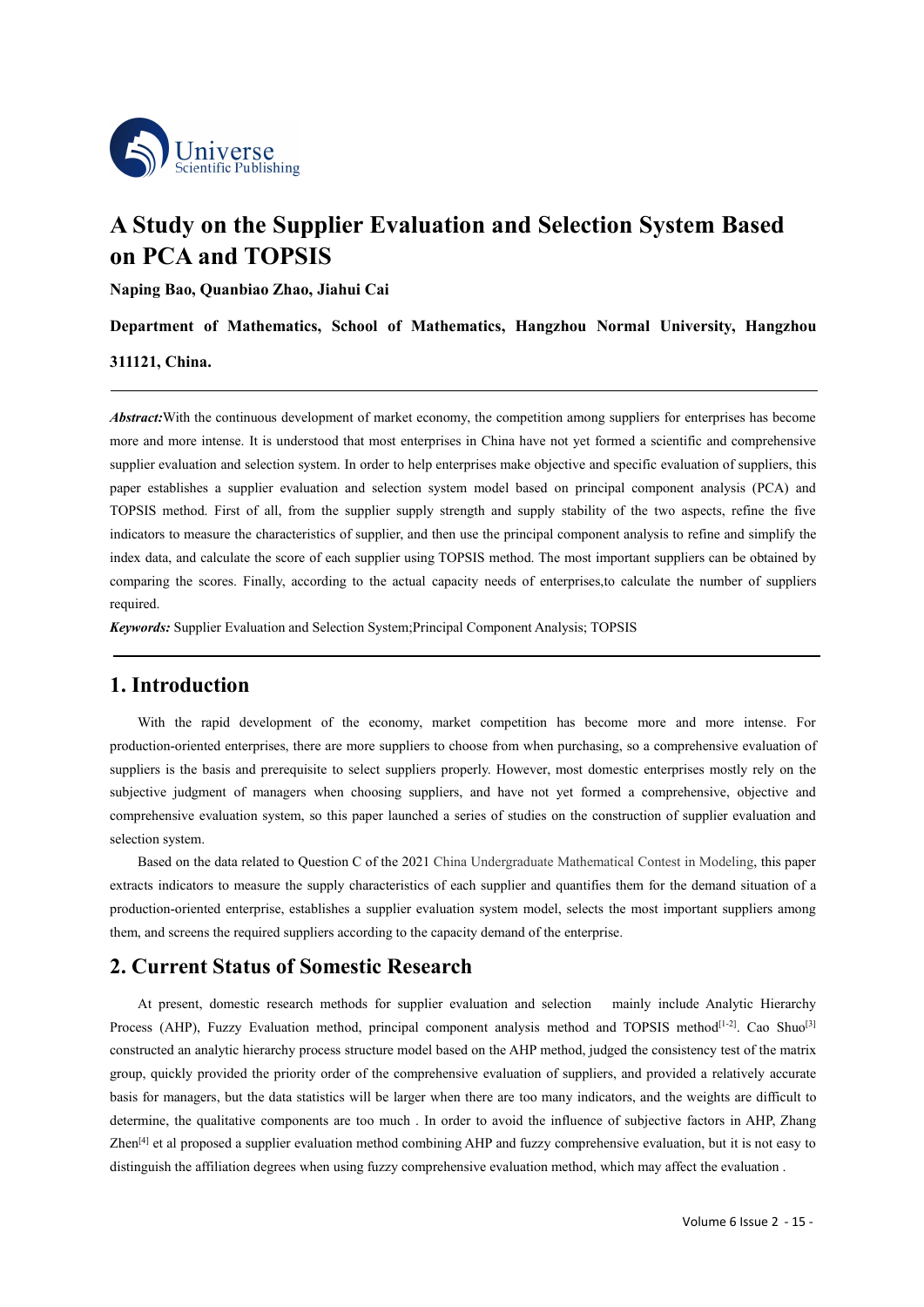This paper adopts the combination of principal component analysis method and TOPSIS method to study the supplier<br>tion problem in supply chain management, reduces the dimension of decision-making data through principal comp This paper adopts the combination of principal component analysis method and TOPSIS method to study the supplier selection problem in supply chain management, reduces the dimension of decision-making data through principal This paper adopts the combination of principal component analysis method and TOPSIS method to study the supplier<br>selection problem in supply chain management, reduces the dimension of decision-making data through principal This paper adopts the combination of principal component analysi<br>selection problem in supply chain management, reduces the dimension o<br>analysis, and uses TOPSIS method to assist in completing supplier deci<br>decision-making This paper adopts the combination of principal component analysis method and TOPSIS method to study the supplier<br>selection problem in supply chain management, reduces the dimension of decision-making data through principal This paper adopts the combination of principal component analysis method and TOPSIS method to study the supplier<br>tion problem in supply chain management, reduces the dimension of decision-making data through principal comp

This paper adopts the combination of principal component analysis method and TOPSIS method to study the supplier<br>selection problem in supply chain management, reduces the dimension of decision-making data through principal This paper adopts the combination of principal component analysis method and TOPSIS method to study the supplier<br>selection problem in supply chain management, reduces the dimension of decision-making data through principal France of decision-making and the suppliers are communitor of principal component analysis, and uses TOPSIS method to assist in completing supplier decision-making data through principal component analysis, and uses TOPSIS Suppliers and uses ToPPSIS metal through the district included to assist in completing supplier decision-making, effectively improving the efficiency of decision-making and reliability of results.<br> **3.** Establishment of Su This paper adopts the combination of principal component analysis method and TOPSIS method to study the supplier<br>selection problem in supply chain management, reduces the dimension of decision-making diata through principa **Establishment of Supplier Evaluation and Selection System Model**<br>Accordingto the data, we can know the relevant information of the company's 402 suppliers (ID, the type of raw<br>rials provided by each supplier, the company' Accordingto the data, we can know the relevant information of the company's 402 suppliers (ID, the type of raw<br>materials provided by each supplier, the company's 240-week order volume from each supplier in each week, and t note the suppliers to ensure the importance of enterprise production of the company's 3-20-week order volume from each supplier in each week, and the supplier's weekly supply of the company; etc). Through the analysis of t

materials provided by each supplier, the company s 2-to-<br>supplier's weekly supply for the company, etc). Through the<br>data of different suppliers are quite different, and the supply<br>important and suitable suppliers, it is n **1)** Suppliers weekly supply for the company, etc. It data of different suppliers are quite different, and important and suitable suppliers, it is necessary to **3.1 Selection and quantificatio** First, the indicators to mea The supplier's supplier's in a construction of supplier in the construction indicators in the measure of suppliers, it is necessary to Extract the evaluation indicators to construct an evaluation system.<br>
Selection and qua **3.1 Selection and quantification of supplier supply characterist**<br>First, the indicators to measure the supply characteristics are extracted from the company's expeplier's supply volume, and then the supply characteristics **Selection and quantification of supplier supply characteristic indicators**<br>First, the indicators to measure the supply characteristics are extracted from the company's order quantity and the<br>lier's supply volume, and the First, the indicators to measure the supply characteristics are extracted from the company's order quantity and the supplier's supply volume, and then the supply characteristics are quantified according to the indicators. First, the mateators to measure the supply characteristics are extracted from the compasupplier's supply volume, and then the supply characteristics are quantified according to the invarian aspects to ensure the importanc

aspects to ensure the importance of enterprise production, one is the<br>lity of suppliers' supply.<br>The supplier's supply capacity can be measured by the supplier's total s<br>ch supply and the average annual growth rate of the **the supplier is the supply subspace of the suppliers, and the other<br>
<b>the supplier's** total supply volume within 5 years, the average v<br>
with rate of the supply volume.<br>
nount of goods provided by a supplier in 5 years. *the the suppliers*, and the other is the<br>
ume within 5 years, the average volume<br>
ears. The higher the value, the larger the<br>
tive indicator to measure the scale of<br>
(1)<br>
<sup>th</sup> supplier for the *j*<sup>th</sup> week.<br>
upply quantit **Solution** The suppliers supply capacity can be measured by the supplier's total supply volume within 5 years, the average volume of the supply and the average annual growth rate of the supply volume.<br> **①** Total supply re **1) supply capacity**<br>
The supplier's supply capacity can be measured by the supplier's total supply volume within 5 years, the average volume<br> **(D** Total supply refers to the total amount of goods provided by a supplier i Consumptive and the average animal grown rate of the supply volume.<br>
(1) Total supply refers to the total amount of goods provided by a supplier in 5 years. The hight of production and operation of the supplier, which can by a supplier in 5 years. The higher the value, the larger the<br>
be used as an effective indicator to measure the scale of<br>  $t_1^{i_1} t s_{ij}$  (1)<br>
is the supply of the *i*<sup>th</sup> supplier for the *j*<sup>th</sup> week.<br>
age value of eac

$$
TS_i = \sum_{j=1}^{240} t s_{ij}
$$
 (1)

where  $TS_i$  is the total supply of the *i*<sup>th</sup> supplier, and the  $ts_{ij}$  is the supply of the *i*<sup>th</sup> supplier for the *j*<sup>th</sup> week.

$$
AS_i = TS_i/n_i \tag{2}
$$

*th* supplier.

inch can be used as an effective indicator to measure the scale of<br>
la is:<br>  $TS_i = \sum_{j=1}^{240} t s_{ij}$  (1)<br>
the  $ts_{ij}$  is the supply of the  $i^{th}$  supplier for the  $j^{th}$  week.<br>
the average value of each supply quantity of a **<sup>③</sup>** The average annual growth rate of supply refers to the average annual growth rate of a supplier from the first year to supprier s production, and its specific calculation formula is.<br>  $TS_i = \sum_{j=1}^{240} 15ij$  (1)<br>
where  $TS_i$  is the total supply of the *i<sup>jh</sup>* supplier, and the  $ts_{ij}$  is the supply quantity of a certain supplier. The<br>
higher **Solution**  $IS_i - 2_{j=1}$  (signt) where  $TS_i$  is the total supply of the *i*<sup>th</sup> supplier, and the  $ts_{ij}$  is the supply of the *i*<sup>th</sup> supply (2) The average supply quantity per time refers to the average value of each suppl to the average annual growth rate of a supplier from the first year to<br>
1 be used as an effective indicator to measure the transaction volume<br>
ws:<br>  $\sum_{k=1}^{4} \frac{y s_{i,(k+1)} - y s_{i,k}}{y s_{i,k}}$  (3)<br>
supply of the *i*<sup>th</sup> supplie EV The average supply quantity per time refers to the average value of each supply quantity of a c<br>
or the value is, the larger the supplier's supply quantity is. The specific calculation formula is:<br>  $AS_i = TS_i/n_i$ <br>
where  $AS_i$ *the* of each supply quantity of a certain supplier. The<br> *th* supplies from the *t<sup>th</sup>*<br> **therefore all supplier from the first year to<br>** *the total supplier*, and the *ys<sub>i,k</sub>* is the total supply of the *t<sup>th</sup>*<br> **the r** *the k<sup>th</sup>* year.<br> *AS<sub>i</sub>* =  $TS_i/n_i$ <br> *AS<sub>i</sub>* =  $TS_i/n_i$ <br> *AS<sub>i</sub>* =  $TS_i/n_i$ <br>
(2)<br>
where *AS<sub>i</sub>* is the average quantity of each supply from the *i<sup>th</sup>* supplier, and the *n<sub>i</sub>* is the number of supplies from the *i<sup>th</sup>*<br>
supp where  $AS_i$  is the average quantity of each supplier.<br> **3)** The average annual growth rate of suppl<br>
the fifth year. The overall volume is on the rise, w<br>
of enterprises. The specific calculation formula is<br>
where  $D_i$  is

$$
D_i = \frac{1}{4} \sum_{k=1}^{4} \frac{y s_{i,(k+1)} - y s_{i,k}}{y s_{i,k}}
$$
\n(3)

supplier in the  $k^{th}$  year.

First, it can be measured by the intertuation between the dentally of the degree of fluctuation, the more stable the relationship between st supplier's ability to supply in a timely manner according to the ratio comeets t where  $B_i$  is the average quantity of each supply from the t supplier, and the  $n_i$  is the number of supplier from the first year to the reference annual growth rate of supply refers to the average annual growth rate of a Supplier.<br> **Example 1** The average annual growth rate of supply refers to the average annual growth rate of a supplier from the first year to the fifth year. The overall volume is on the rise, which can be used as an effe The average annual grown rate of supply refers to the average annual grown rate or a supplier from the first year to<br>the fifth year. The overall volume is on the rise, which can be used as an effective indicator to measur supplier's ability to supply in a timely manner according to the ratio of the number of enterprises. The specific calculation formula is as follows:<br>  $D_i = \frac{1}{4} \sum_{k=1}^{4} \frac{y_{\bar{x}_i(k+1)} - y_{\bar{x}_i(k)}}{y_{\bar{x}_i(k)}}$  (3)<br>
where  $D_i$ or enterprises. The specific cactuation formula is as bottoms.<br>  $D_i = \frac{1}{4} \sum_{k=1}^{4} \frac{y_{S_i(k+1)} - y_{S_i k}}{y_{S_i k}}$  (3)<br>
supply of the  $i^{th}$ <br>
supplier in the  $k^m$  year.<br>
2) Supply stability<br>
Supply stability<br>
Supply stabili where  $D_i$  is the average annual growth rate of the supply of the  $i^{th}$  supplier, and the  $ys_{i,k}$  is the total supply of the  $i^{th}$  supplier in the  $k^h$  year.<br>
2) Supply Stability<br>
Supply Stability<br>
Supply stability<br>
Su where  $\nu_i$  is the average annual grown rate of the supply or the t supplier, and the  $y_{sik}$  is the total supply or the t<br>supplier in the  $k^a$  year.<br>2) Supply Stability refers to the stability of the relationship betwee **Examples The variance of the difference between the production-oriented enterprise and the supplier.** Supply Stability refers to the stability of the relationship between the production-oriented enterprise and the supplie System System of the stability of the relationship between the production-oriented enterprise and the supplier.<br>
Supply stability refers to the stability of the relationship between the production-oriented enterprise and t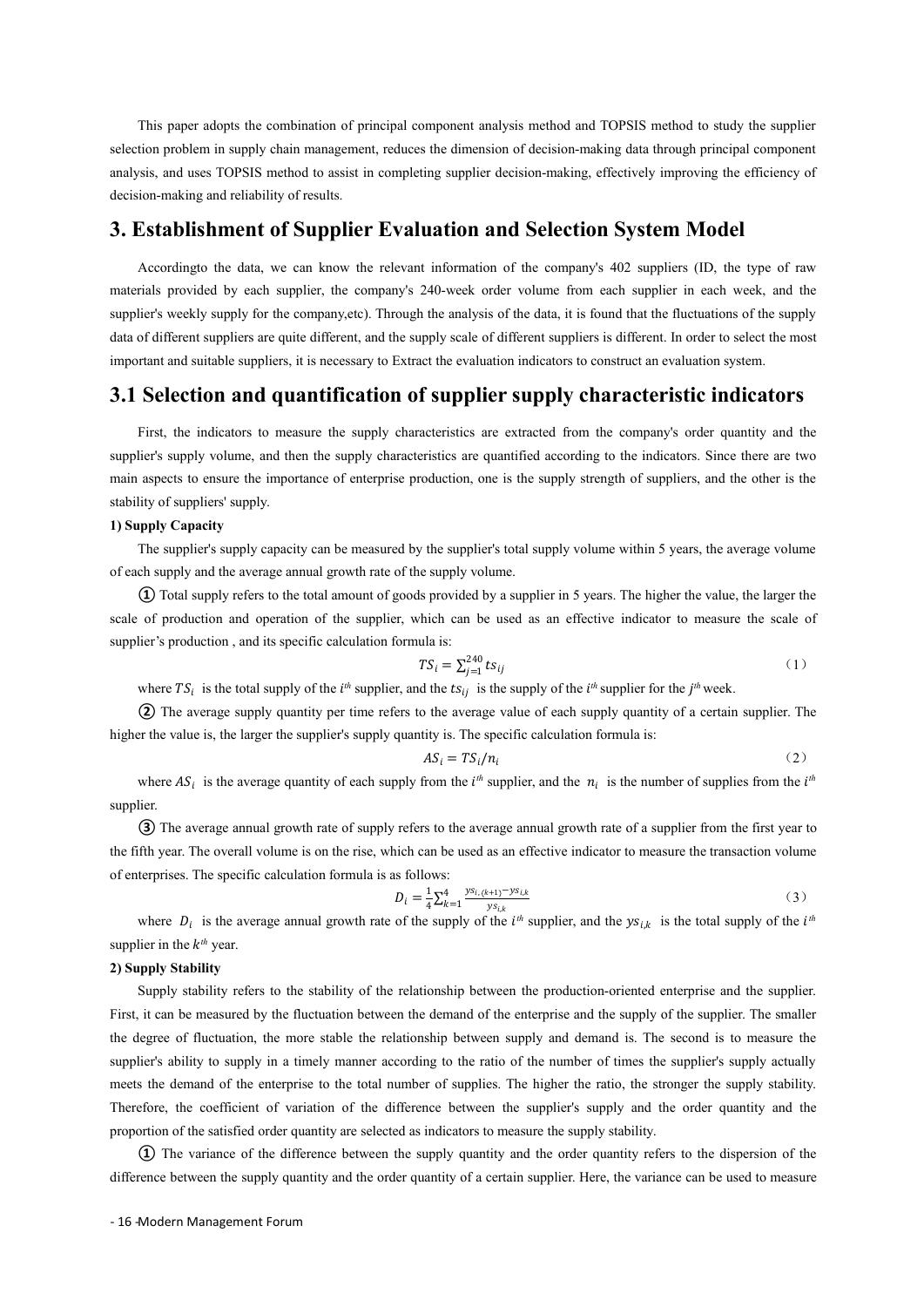the stability of the supplier's supply, which is convenient for comparison between suppliers. The smaller the variance, the more consistent the supplier's weekly supply is with the company's order volume, and the more sta the stability of the supplier's supply, which is convenient for comparison between suppliers. The smaller the variance, the more consistent the supplier's weekly supply is with the company's order volume, and the more sta the stability of the supplier's supply, which is convenient for comparison between suppliers. The smaller the variance,<br>more consistent the supplier's weekly supply is with the company's order volume, and the more stable ich is convenient for comparison between suppliers. The smaller the variance, the<br>pply is with the company's order volume, and the more stable the supply and demand<br> $1$  unit risk. The specific calculation method is:<br> $\frac{1$ tability of the supplier's supply, which is convertised<br>
consistent the supplier's weekly supply is with<br>
onship is. The variance is also called unit risk.<br>  $S_i^2 = \frac{1}{240} \left[ (d_{i1} - A_{\text{mong them}}, S_i^2) \right]$  is the variance of t lier's supply, which is convenient for comparison between suppliers. The small<br>lier's weekly supply is with the company's order volume, and the more stable the<br>nec is also called unit risk. The specific calculation method suppliers. The smaller the variance, the<br>
r volume, and the more stable the supply and demand<br>
ion method is:<br>  $\cdots (d_{i240} - \overline{d}_i)^2$  (4)<br>  $\cdots (d_{i240} - \overline{d}_i)^2$  (4)<br>  $\cdots$ <br>  $\cdots (d_{i240} - \overline{d}_i)^2$  and the order quantit the stability of the supplier's supply, which is convenient for comparison be<br>more consistent the supplier's weekly supply is with the company's order volu<br>relationship is. The variance is also called unit risk. The speci is convenient for comparison between suppliers. The smaller the variance, the<br>
is with the company's order volume, and the more stable the supply and demand<br>
it risk. The specific calculation method is:<br>  $(d_{i1} - \overline{d_i})^2 +$ smaller the variance, the<br>
ble the supply and demand<br>
(4)<br>
ne order quantity,  $d_{ij}(j =$ <br>
th week, and  $\overline{d}_i$  is the<br>
r's supply meets the order<br>
relationship. Its specifie the stability of the supplier's supply, which is convenient for comparison between<br>more consistent the supplier's weekly supply is with the company's order volume, and<br>relationship is. The variance is also called unit ris **Example 12** The supplier's supply, which is convenient for comparison between suppliers. The smaller the variance, the consistent the supplie's weekly supply is with the company's order volume, and the more stable the su the stability of the supplier's supply, which is convenient for comparison between suppliers. The smaller the variance, the more consistent the supplier's weekly supply is with the company's order volume, and the more sta

$$
S_i^2 = \frac{1}{240} \left[ (d_{i1} - \overline{d}_i)^2 + (d_{i2} - \overline{d}_i)^2 + \cdots + (d_{i240} - \overline{d}_i)^2 \right]
$$
 (4)

Among them,  $S_i^2$  is the variance of the difference between the *i*<sup>th</sup> supplier's supply and the order quantity,  $d_{ij}(j = 1)$ arithmetic mean of the 240-week difference of the  $i^{th}$  supplier.

the stability of the supplier's supply, which is convenient<br>more consistent the supplier's weekly supply is with the corelationship is. The variance is also called unit risk. The sp<br> $S_i^2 = \frac{1}{240} \left[ (d_{i1} - \overline{d}_i)^2 +$ <br>Am between the *i*<sup>th</sup> supplier's supply and the order quantity,  $d_{ij}(j =$ <br>
"s supply and the order quantity in the *j*<sup>th</sup> week, and  $\overline{d}_i$  is the<br>
ppplier.<br>
the ratio of the number of times a supplier's supply meets the buship is. The variance is also cancel unit risk. The spectric calculation<br>  $S_i^2 = \frac{1}{240} \left[ (d_{i1} - \overline{d}_i)^2 + (d_{i2} - \overline{d}_i)^2 + \cdots \right]$ <br>
Among them,  $S_i^2$  is the variance of the difference between the  $i^{th}$ <br>  $\cdot$ 240) is  $\frac{1}{40}$   $[(d_{i1} - \overline{d_i})^2 + (d_{i2} - \overline{d_i})^2 + \cdots (d_{i240} - \overline{d_i})^2]$  (4)<br>the difference between the  $i^{th}$  supplier's supply and the order quantity,  $d_{ij}(j = i^{th}$  supplier's supply and the order quantity,  $d_{ij}(j = i^{th}$  sup s<sub>i</sub>  $\frac{S_i - \frac{1}{240} [u_{i1} - u_i] + (u_{i2} - u_i)}{240}$ .<br>
Among them,  $S_i^2$  is the variance of the difference between the<br>
1,2...240) is the difference between the *i*<sup>th</sup> supplier's supply and<br>
arithmetic mean of the 240-week Although untit,  $S_i$  is the variance of the direction energy and the correct of the construction and the construction and the order quantity in the  $j^{th}$  week, and  $\overline{d}_i$  is the direction energ of the construction of

$$
H_i = m_i / n_i \tag{5}
$$

where  $H_i$  is the proportion of the  $i^{th}$  supplier meeting the order quantity, and  $m_i$  is the number of times that the  $i^{th}$ 

more consistent the supplier's weekly supply is with the company's order volume, and the more stable<br>relationship is. The variance is also called unit risk. The specific calculation method is:<br> $S_t^2 = \frac{1}{240} [(d_{t1} - \bar{d}_t$ The evaluation of supplier's supply characteristics is a process of multiple causes and relationship. Its specific<br>tity to the total order quantity. The higher the ratio of the more stable the supply-demand relationship. quality to the total ofted quality. The inglied the ratio, the indiversion the supply-definition method is<br>  $H_i = m_i/n_i$  (5)<br>
where  $H_i$  is the proportion of the  $i^{th}$  supplier meeting the order quantity, and  $m_i$  is the nu  $H_i = m_i/n_i$  (5)<br>where  $H_i$  is the proportion of the  $i^{th}$  supplier meeting the order quantity, and  $m_i$  is the number of times that the  $i^{th}$ <br>supplier's supply meets the order quantity.<br>In summary, in terms of the constru where  $H_t$  is the proportion of the  $i^{th}$  supplier meeting the order quantity, and  $m_t$  is the number of times that the  $i^{th}$  supplier's supply meets the order quantity.<br>In summary, in terms of the construction and sele supplier's supply mets the order quantity.<br>In summary, in terms of the construction and selection of indicators, five possible impact indicators are summarized.<br>**3.2 The establishment of Model**<br>The evaluation of supplier' **3.2 The establishment of Model**<br>The summary, in terms of the construction and selection of indicators, fivery<br>**3.2 The establishment of Model**<br>The evaluation of supplier's supply characteristics is a process of<br>indicator 1) Positive processing of negative indicators (include the variance), we possible impact indicators are saminarized.<br>
The evaluation of supplier's supply characteristics is a process of multiple causes and one effect. Ther **3.2 The establishment of Model**<br>The evaluation of supplier's supply characteristics is a process of multiple causes<br>indicators affecting the results, and there is a complex relationship between the ind<br>component analysis The evaluation of supplier's supply characteristics is a process<br>ators affecting the results, and there is a complex relationshi<br>ponent analysis method combined with the TOPSIS method is use<br>, It can make full use of the The evaluation of supplier s supply characteristics is a process of multiple causes and one effections affecting the results, and there is a complex relationship between the indicators. There conent analysis method combin above ance the results, and unter is a complex realatouslip velocies the minicialos. Therefore, the phinchipal<br>obsert analysis method combined with the TOPSIS method is used to evaluate the supply characteristies. On th component analysis method combined with the TOPSIS method is used to evaluat<br>hand, It can make full use of the advantages of principal component analysis fo<br>weight determination of a large number of variables, and on th

 $i^{th}$  principal component, and m is the number of original index variables. According to the cumulative contribution rate, component analysis metriod combined with the 10°NS metriod is used to evaluate the supply characteristics. On the one<br>and, It can make full use of the advantages of principal component analysis for dimensionality reductio and, it can these this does the evaluation of a large number of variables, and on the other hand, TOPSIS can be used for effective quantitative analysis<sup>[5]</sup>. The specific process is as follows:<br>
1) Positive processing of weight determination of a targe number of variables, and d<br>analysis<sup>[5]</sup>. The specific process is as follows:<br>1) Positive processing of negative indicators (include tl<br>order quantity and the proportion of unsatisfied orde SIS<sup>151</sup>. The specific process is as follows.<br>
1) Positive processing of negative indicators (include the variance of the difference b<br>
1) Positive processing of negative indicators (include the variance of the difference According to the correlation coefficient matrix, eigenvalues and eigenvectors;<br>
A) Calculate the correlation coefficient matrix, eigenvalues and eigenvectors;<br>
A calculate the contribution rate of eigenvalues:  $c_l = \lambda_l/m$ , Equivalent and the contribution interesting matrix, experiments, we can be performed, and experiment and  $p(p \leq 5)$  principal component, and *m* is the number of original index variables. According to the cumulative contr Figure 2.1 The matrix curve of the number of original index variables. According to the cumulative contribution rate,<br>  $p(p \leq 5)$  principal components are selected as the final indexes to construct the evaluation system,

Figures 1 Eigenvalues<br>
The state and normalize the score  $S_i$  using TOPSIS:<br>
1 ate and normalize the score  $S_i$  using TOPSIS:<br>
1 ate and normalize the score  $S_i$  using TOPSIS:<br>
1 ate and normalize the score  $S_i$  using TOP

|                                                       |                    | Calculate the contribution rate of eigenvalues: $c_i = \lambda_i/m$ , where $\lambda_i$ represents the eigenvalue corresponding to the |                                                                                                                         |
|-------------------------------------------------------|--------------------|----------------------------------------------------------------------------------------------------------------------------------------|-------------------------------------------------------------------------------------------------------------------------|
|                                                       |                    | ncipal component, and $m$ is the number of original index variables. According to the cumulative contribution rate,                    |                                                                                                                         |
|                                                       |                    |                                                                                                                                        | 5) principal components are selected as the final indexes to construct the evaluation system, and then the contribution |
| is used as the weight.                                |                    |                                                                                                                                        |                                                                                                                         |
| Calculate and normalize the score $S_i$ using TOPSIS: |                    |                                                                                                                                        |                                                                                                                         |
| nalysis of examples                                   |                    |                                                                                                                                        |                                                                                                                         |
|                                                       |                    |                                                                                                                                        | cording to the basic steps of the principal component analysis method, using MATLAB software, the principal             |
|                                                       |                    |                                                                                                                                        | ent analysis of the five evaluation indicators of the two levels can be performed, and the eigenvalues, contribution    |
|                                                       |                    | d cumulative contribution rates of the correlation coefficient matrix can be obtained as shown in Table 2.                             |                                                                                                                         |
|                                                       |                    | Table 1 Eigenvalues, contribution rate and cumulative contribution rate of correlation coefficient matrix                              |                                                                                                                         |
| <b>Serial Number</b>                                  | <b>Eigenvalues</b> | <b>Contribution rate</b>                                                                                                               | <b>Cumulative</b>                                                                                                       |
|                                                       |                    |                                                                                                                                        | <b>Contribution rate</b>                                                                                                |
| $\mathbf{1}$                                          | 2.3122             | 46.2433                                                                                                                                | 46.2433                                                                                                                 |
|                                                       | 1.0308             | 20.6161                                                                                                                                | 66.8594                                                                                                                 |
| $\overline{2}$                                        |                    |                                                                                                                                        |                                                                                                                         |
| 3                                                     | 0.9522             | 19.0450                                                                                                                                | 85.9044                                                                                                                 |
| $\overline{4}$                                        | 0.6620             | 13.2408                                                                                                                                | 99.1452                                                                                                                 |
| 5                                                     | 0.0427             | 0.8548                                                                                                                                 | 100                                                                                                                     |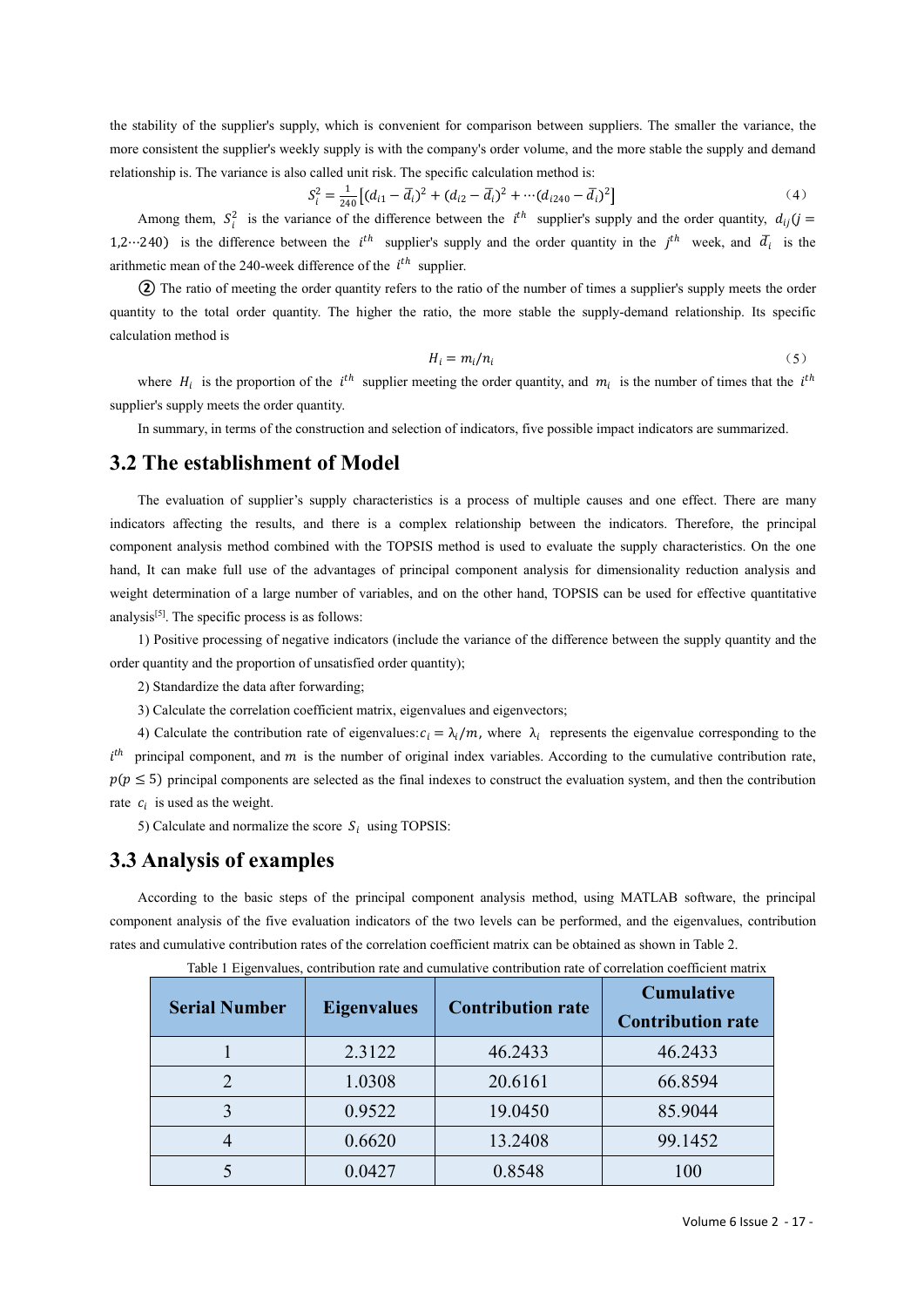**4. Establishment of Supplier Screening Model**<br>Based on the above supplier evaluation and decision-making system, it is further considered that if the weekly<br>production capacity demand of the enterprise is W cubic meters, Establishment of Supplier Screening Model<br>Based on the above supplier evaluation and decision-making system, it is further considered that if the weekly<br>uction capacity demand of the enterprise is  $W$  cubic meters, at lea **4. Establishment of Supplier Screening Model**<br>Based on the above supplier evaluation and decision-making system, it is further considered that if the weekly<br>production capacity demand of the enterprise is *W* cubic meters **4. Establishment of Supplier Screening Model**<br>Based on the above supplier evaluation and decision-making system, it is further considered that if the weekly<br>production capacity demand of the enterprise is W cubic meters, **4. Establishment of Supplier Screening Model**<br>
Based on the above supplier evaluation and decision-making system, it is further considered that if the weekly<br>
production capacity demand of the enterprise is W cubic meter **4. Establishment of Supplier**<br>Based on the above supplier evaluation<br>production capacity demand of the enterprise is<br>normal production demand, so two expected gc<br>possible; the other is to make the selected supp<br>model is **Establishment of Supplier Screening Model**<br>Based on the above supplier evaluation and decision-making system, it is further considered that if the weekly<br>uction capacity demand of the enterprise is W cubic meters, at lea **4. Establishment of Supplier Screening Model**<br>
Based on the above supplier evaluation and decision-making system, it is further considered that if the weekly<br>
production capacity demand of the enterprise is W cubic meter Based on the above supplier evaluation and dec<br>production capacity demand of the enterprise is W cubic<br>normal production demand, so two expected goals must<br>possible; the other is to make the selected supplier have<br>model i

$$
min \frac{\sum_{i=1}^{n} y_i}{\sum_{i=1}^{n} y_i \cdot S_i}
$$
\n
$$
(6)
$$

Where  $y_i$  is a logical variable, which takes the value of "0" or "1". When it is "1", it means that the *i*<sup>th</sup> supplier

In the anore suppose vealing in states in the enterprise is *W* using the enterprise is *W* using the enterprise is *W* using the enterprise is *W* using the enterprise is *W* using the enterprise is *W* using the achiev production capacity dentant of the enterprise is w cloot inclets, at reast now many suppries need to be serected to ineet the normal production demand, so two expected goals must be achieved: one is to make the the number supplier the only one of these raw materials, if each supplier and high reliability, so the following target<br>model is constructed:<br> $min \frac{\sum_{i=1}^{n} y_i}{\sum_{i=1}^{n} y_i}$  (6)<br>Where  $y_i$  is a logical variable, which takes the valu by the supplier is to make the selected supplier have a mgn evaluation scole and mgn rehability, so the blowthy aliget<br>model is constructed:<br> $min \frac{\sum_{i=1}^{n} y_i}{\sum_{i=1}^{n} y_i}$  (6)<br>supplies this veek;  $S_i$  is the supplier sco For expective the substance of the supplier's which takes the value of  $\frac{\sum_{i=1}^{n} y_i}{y_i}$  of  $\frac{y_i}{y_i}$  . (6)<br>
Where  $y_i$  is a logical variable, which takes the value of "0" or "1". When it is "1", it means that the  $i$ Where  $y_i$  is a logical variable, which takes the value of "0" or "1". When it is "1", it means that the *i*<sup>th</sup> supplier<br>supplies this week;  $S_i$  is the supplier score index in the supplier evaluation and selection model of raw materials: *A,B* and *C*, each cubic meter of production capacity needs to<br>s, or  $\beta$  cubic meters of B raw materials, or  $\gamma$  cubic meters of C raw materials, each<br>v materials, if each supplier expects the weekly Therefore, according to formula (7), the expected supply quantity of each supplier the formulation expection of the supplier.<br>The first experiment of the experimentals: A,B and C, each cubic meter of production capacity n First meeting the enterpies three kinds of raw materials: *A,B* and *C*, each cubic meter of production capacity needs to the enterprise requires the weakly supply or lume a cubic meters of A raw materials, or  $\beta$  cubic It use enterprise requires unce knuss of raw inaterias. A,B unut C, each convertient of ploouction capacity needs to<br>source a cubic meters of A raw materials, or  $\beta$  cubic meters of B raw materials, or  $\gamma$  cubic meters For the formula (7), the expected particle of the transfer is set as  $\sum_{i=1}^{n} \frac{y_i}{p_i} = \sum_{i=1}^{n} \sum_{i=1}^{n} P_i$ . If a we note traw materials, if and the proportion of each supplier expects the weekly supply volume is  $R$ 

$$
R_i = AS_i \cdot (1 - H_i) \ , \ \ i = 1, 2, 3 \dots, 403 \tag{7}
$$

At the same time, it is considered<br>enterprise. In order to ensure that the rec<br>rate of the forwarder during the transfer is<br>rate of the forwarder during the transfer is<br>of the *i*<sup>th</sup> supplier in the  $t^{th}$  week, and<br>Equa the same time, it is considered that there will be<br>se. In order to ensure that the receiving volume of the<br>forwarder during the transfer is set as  $\sigma_i$ , thus the<br> $\sum_{i=1}^{n} \frac{y_i R_{i,t}(1-\sigma_{i,t})}{p_i} \ge$ <br> $p_i =$ <br> $p_i =$ <br> $p_i$  =<br> $p_i$ 

each time and the proportion of each supplier's fulfilled order quantity. The satisfying relationship is as follows:  
\n
$$
R_i = AS_i \cdot (1 - H_i) , i = 1,2,3,...
$$
403 (7)  
\nTherefore, according to formula (7), the expected supply quantity of each supplier can be calculated.  
\nAt the same time, it is considered that there will be a certain loss in the transfer process from the supplier to the  
\nenterprise. In order to ensure that the receiving volume of the enterprise can still meet the normal production needs, the loss  
\nrate of the forwarder during the transfer is set as  $\sigma_i$ , thus the expected capacity needs to satisfy the following constraints:  
\n
$$
\sum_{i=1}^{n} \frac{y_i R_{i,t}(1-\sigma_{i,t})}{p_i} \geq W , t = 1,2,3,...
$$
24 (8)  
\n $p_i = \alpha, i \in A$   
\n $p_i = \beta, i \in B$   
\n $p_i = \gamma, i \in C$   
\n $y_i \in \{0,1\}$   
\nWhere,  $p_i$  is the raw material consumed to product unit cubic meter of production capacity,  $R_{i,t}$  is the supply quantity  
\nof the *i*<sup>th</sup> supplier in the *t*<sup>th</sup> week, and  $\sigma_{i,t}$  is the transplant loss rate of the *i*<sup>th</sup> supplier in the *t*<sup>th</sup> week.  
\nEquations (6) and (8) are the supplier screening model, which is a supplement and extension to the evaluation decision  
\nmodel. Using this model, enterprises can screen out the fewest and most suitable suppliers that can meet the production needs  
\nof the enterprise.

of the  $i^{th}$  supplier in the  $t^{th}$  week, and  $\sigma_{i,t}$  is the transshipment loss rate of the  $i^{th}$  supplier in the  $t^{th}$  week.

 $\sum_{i=1}^{\infty} \frac{p_i}{p_i}$ <br>
Where,  $p_i$  is the raw material consumed to produce of the  $i^{th}$  supplier in the  $t^{th}$  week, and  $\sigma_{i,t}$  is the tran Equations (6) and (8) are the supplier screening m model. Using this model,

Feriaonny of decision-making. In addition, this paper also bunds a suppliement and the most suitable suppliers according to the production situation of the suppliers, which has certain practical significance.<br>
Function of At the same time, it is considered that there will be a conterprise. In order to ensure that the receiving volume of the e rate of the forwarder during the transfer is set as  $\sigma_i$ , thus the expansion  $\sum_{i=1}^n \frac{y_i R_{iL}($ Where,  $p_i$  is the raw material consumed to product unit cubic meter of production capacity,  $R_{i,t}$  is the supply quantity<br>  $v_t^{th}$  supplier in the  $t^{th}$  week, and  $\sigma_{i,t}$  is the transshipment loss rate of the  $t^{th}$  s Where,  $p_i$  is the raw material consumed to product unit cubic meter of production capacity,  $R_{i,t}$  is the supply quantity<br>of the  $i^{th}$  supplier in the  $t^{th}$  week, and  $\sigma_{i,t}$  is the transshipment loss rate of the  $i^{$ For the multi-objective decision-making TOPSIS method to analyze it. After the method in state of the multi-objective decision-making method, which is a supplement and extension to the evaluation decision-<br>Equations (6) a Equivalent is finally obtained, which makes supplier supplier and the context of the context.<br>
Equivalent (6) and (8) are the supplier screening model, which is a supplement and extension to the evaluation decision-model. reliability of decision-making. In addition, this paper also builds a supplement and extension of the extendion needs<br>of the enterprise.<br>**5.** Conclusion<br>The supplier selection problem is a hot issue in supply chain managem node. Sang ans mode, enterprises can sected out the rewest and most suitable suppriets and can incert ine production recess<br>of the enterprise.<br>**5. Conclusion**<br>The supplier selection problem is a hot issue in supply chain m **5. Conclusion**<br>The supplier selection problem is a hot issue in supply chain management. Based or<br>method in statistical knowledge, this paper extracts, quantifies and simplifies the supply ch<br>combines the multi-objective